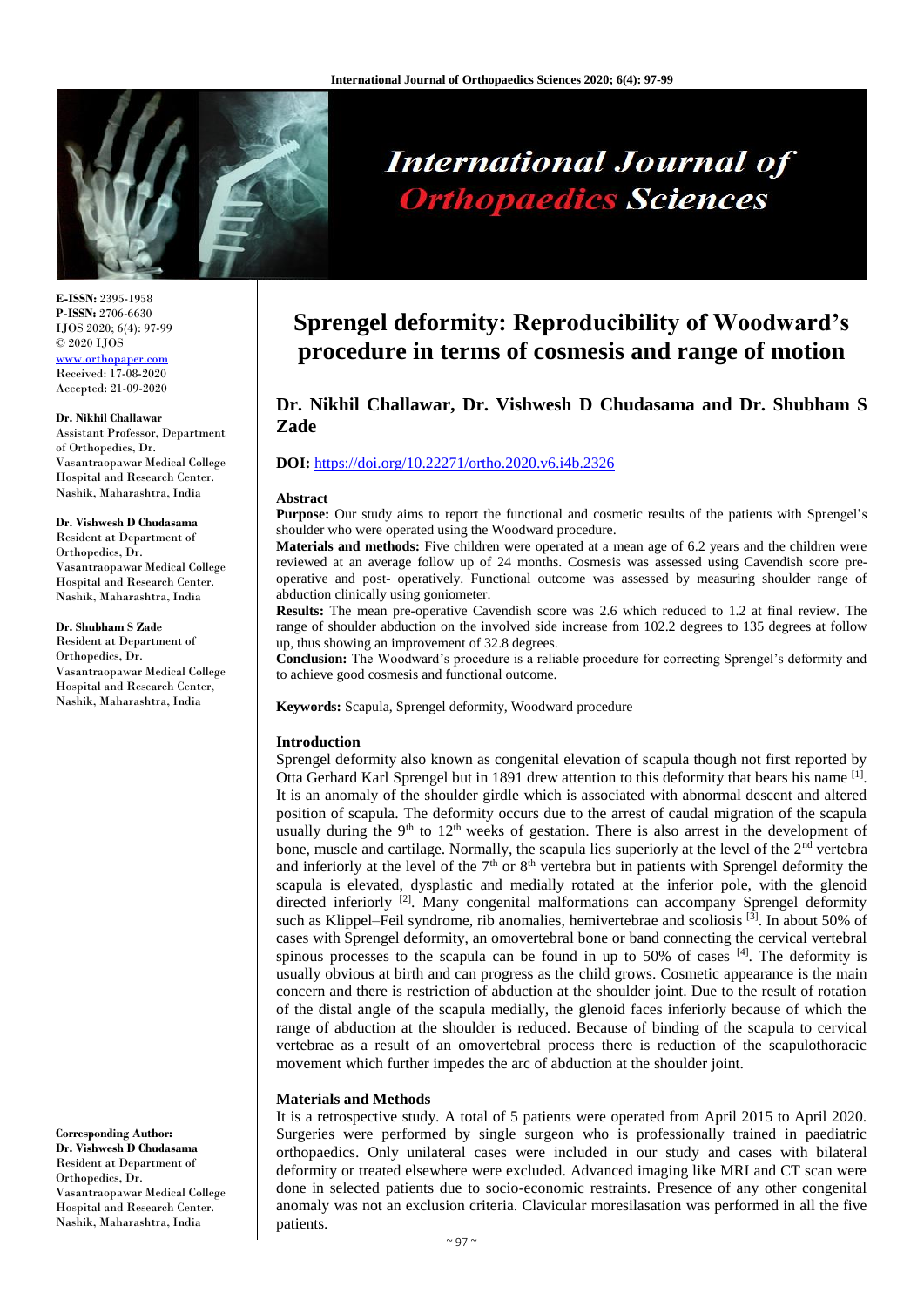#### International Journal of Orthopaedics Sciences [www.orthopaper.com](http://www.orthopaper.com/)

Preoperative cosmetic appearance, abduction function of the shoulder, radiographs and associated deformities were noted. Cavendish score was used to analyse cosmetic outcome preoperatively and postoperatively at 2 years after surgery. Range of abduction was assessed clinically with the help of goniometer preoperatively and post operatively at 2 years after surgery.

Cavendish grading system (1=very mild, 2=mild, 3=moderate, 4=severe deformity).

ed

m

| Grade 1 | No visible deformity, patient fully dress |
|---------|-------------------------------------------|
| Grade 2 | Bumpy aspect of superomedial angle        |
| Grade 3 | Asymmetric shoulder elevation, 2 to 5 c   |
| Grade 4 | Asymmetric shoulder elevation, >5 cm      |

**Table 1:** Cavendish's Classification

#### **Results**

Three girls and two boys were operated at a mean age of 6.2 years (03-12 years). Out of five patients, four were operated for left shoulder and one for right shoulder. Mean follow up was for 24 months. None of the patients had associated congenital or any other associated anomaly. For cosmetic evaluation mean pre-operative Cavendish score was 2.6 (range 2-4) which reduced to 1.2 (range 1-2) at final review. Mean of shoulder abduction on the involved side was 102.2

degrees  $(70 - 160$  degrees) which increased to 135 degrees at follow up.  $(120 - 170$  degrees). There is an improvement of 32.8 degrees. All the five patients had an omovertebral bar present which was excised. One patient had one complication of opening up of suture and was taken for resuturing at  $10<sup>th</sup>$ post-operative day. There was no incidence of any other complication in our series and good outcome was achieved. A good clinical result is demonstrated in below mentioned figure

**Table 2:** All the five patients had an omovertebral bar present which was excised

| Age      | Sex    | Side  | <b>Pre-operative</b><br>Cavendish Score | Post-operative<br>Cavendish Score | <b>Pre-operative</b><br><b>Abduction Score</b> | Post – operative<br><b>Abduction Score</b> | Omovertebral<br>bone excision | <b>MRI</b>     |
|----------|--------|-------|-----------------------------------------|-----------------------------------|------------------------------------------------|--------------------------------------------|-------------------------------|----------------|
| $05$ vrs | Female | ∟eft  |                                         |                                   | 100                                            | 150                                        | Yes                           | N <sub>0</sub> |
| 12yrs    | Male   | Right |                                         |                                   | 90                                             | 135                                        | Yes                           | Yes            |
| 06yrs    | Male   | Left  |                                         |                                   | 100                                            | 125                                        | Yes                           | N <sub>0</sub> |
| 03vrs    | Female | Left  |                                         |                                   | 110                                            | 160                                        | Yes                           | N <sub>0</sub> |
| $05$ vrs | Female | Left  |                                         |                                   | 110                                            | 120                                        | Yes                           | N <sub>0</sub> |

#### **Discussion**

Sprengel deformity is a rare disorder of shoulder girdle which leads to limited abduction and shoulder asymmetry. The failure of scapula to descend during the intrauterine period between 9<sup>th</sup> and 12<sup>th</sup> weeks has been proposed to induce congenital elevation of scapula <sup>[5]</sup>. Woodward procedure was performed for correction of deformity and improvement of shoulder abduction. Woodward procedure has been performed

at different regions of the world by different authors. Since the disorder is very rare, sample size of patients is small universally. The table mentioned below shows the various results published in literature.

We have also been able to reproduce the results as published by other authors. The mean abduction achieved 32.8 degrees is similar to other studies. Improved cavendish score (1.2) is also similar to these studies.

| <b>Authors</b>                                       | Procedure                               | Follow-up<br>period                                 | $\mathbf n$                                                  | <b>Results</b>                                                                                                                                                                                                                                              | <b>Complications</b>                                                                                                            | <b>Remarks</b>                                                                                                                                     |
|------------------------------------------------------|-----------------------------------------|-----------------------------------------------------|--------------------------------------------------------------|-------------------------------------------------------------------------------------------------------------------------------------------------------------------------------------------------------------------------------------------------------------|---------------------------------------------------------------------------------------------------------------------------------|----------------------------------------------------------------------------------------------------------------------------------------------------|
| Woodward J<br>$W(1961)$ <sup>[6,</sup> ]<br>$\eta$ . | Woodward<br>scapular<br>transplantation | 2.5 years<br>$(range 9-60$<br>months)               | 09                                                           | H: mean $5.2cm$ (range $4-8$ cm)<br>A: mean 35.5 (range 20-70)                                                                                                                                                                                              | Scar and<br>transient BPP                                                                                                       | Scapular to spine judge<br>correction                                                                                                              |
| Carson et al.<br>$(1981)$ [6, 8].                    | Woodward<br>scapular<br>transplantation | 5.7 y<br>(range, 2.5-<br>11 y)                      | 11; 8 available<br>for follow up                             | H: mean, 1.6 cm (range, 0.3-4.3 cm) A:<br>mean, $50^{\circ}$ (range, $35^{\circ}$ -60°), in patients<br>with severe preoperative restriction of<br>abduction ( $n=5$ ); overall mean A: 29°<br>Cavendish gr. 1 outcome (6) Cavendish<br>grade 2 outcome (2) | Scar, scapular<br>winging                                                                                                       | Subcuticular sutures to<br>decrease the scar-related<br>complications; inferior<br>angle of the scapula to<br>judge correction                     |
| Grogan et al.<br>$(1983)$ [6,9].                     | Woodward<br>scapular<br>transplantation | 8 y 9<br>months<br>(range, 3)<br>months to<br>17 y) | 20 patients, 21<br>scapulae; 13<br>patients for<br>follow-up | H: mean, $2 \text{ cm}$ (range, $0-3.7 \text{ cm}$ );<br>A: mean, $37^{\circ}$ (range, $5^{\circ}$ -85°)                                                                                                                                                    | <b>Transient BPP</b><br>$(1)$ ; scar $(1)$ ;<br>exostosis<br>regrowth $(1)$ ;<br>exaggeration<br>of winging of<br>scapula $(1)$ | Clavicular osteotomy<br>to gain more correction<br>with less risk of<br>neurovascular compression;<br>center of the scapula to<br>judge correction |
| Cavendish M<br>E (1972) $[6,$<br>10]                 | Woodward<br>scapular<br>transplantation | Not<br>reported                                     | 5                                                            | Improved function (4) Cavendish grade<br>1 outcome $(1)$ ; grade 3 outcome $(3)$                                                                                                                                                                            | Scar(1)                                                                                                                         |                                                                                                                                                    |